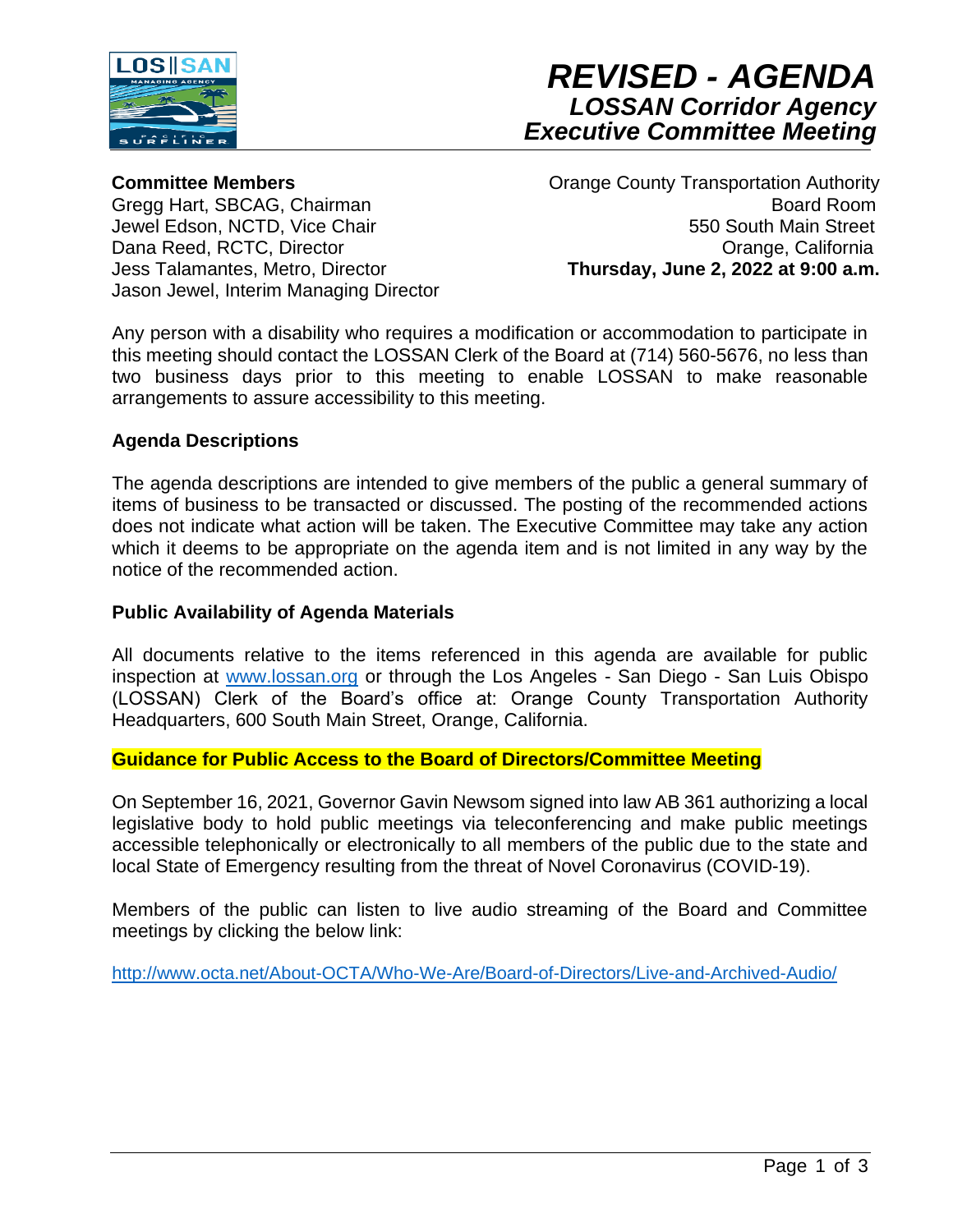

Members of the public may address the Board of Directors regarding any item two ways:

### **Real Time Comment**

To provide a real time public comment during the meeting, please access the Zoom at:

<https://us02web.zoom.us/j/89300627765>

#### **Dial In: (669) 900-6833 Webinar ID: 893 0062 7765**

Speakers will be recognized by the Chairman at the time the agenda item is to be considered. A speaker's comments shall be limited to three minutes. Anyone causing disruption can be removed from the meeting at the discretion of the Chair.

### **Written Comment**

Written public comments may also be submitted by emailing them to [lossanclerk@octa.net,](mailto:lossanclerk@octa.net) and must be sent **90 minutes prior to the start time of the meeting**. If you wish to comment on a specific agenda Item, please identify the Item number in your email. All public comments that are timely received will be part of the public record and distributed to the Board. Public comments will be made available to the public upon request.

## **Call to Order**

## **Roll Call**

**Pledge of Allegiance** Director Edson

## **Special Calendar**

There are no Special Calendar matters.

## **Consent Calendar (Item 1)**

All items on the Consent Calendar are to be approved in one motion unless a Committee Member or a member of the public requests separate action or discussion on a specific item.

#### **1. Approval of Minutes**

Approval of the minutes of the May 5, 2022 LOSSAN Executive Committee meeting.